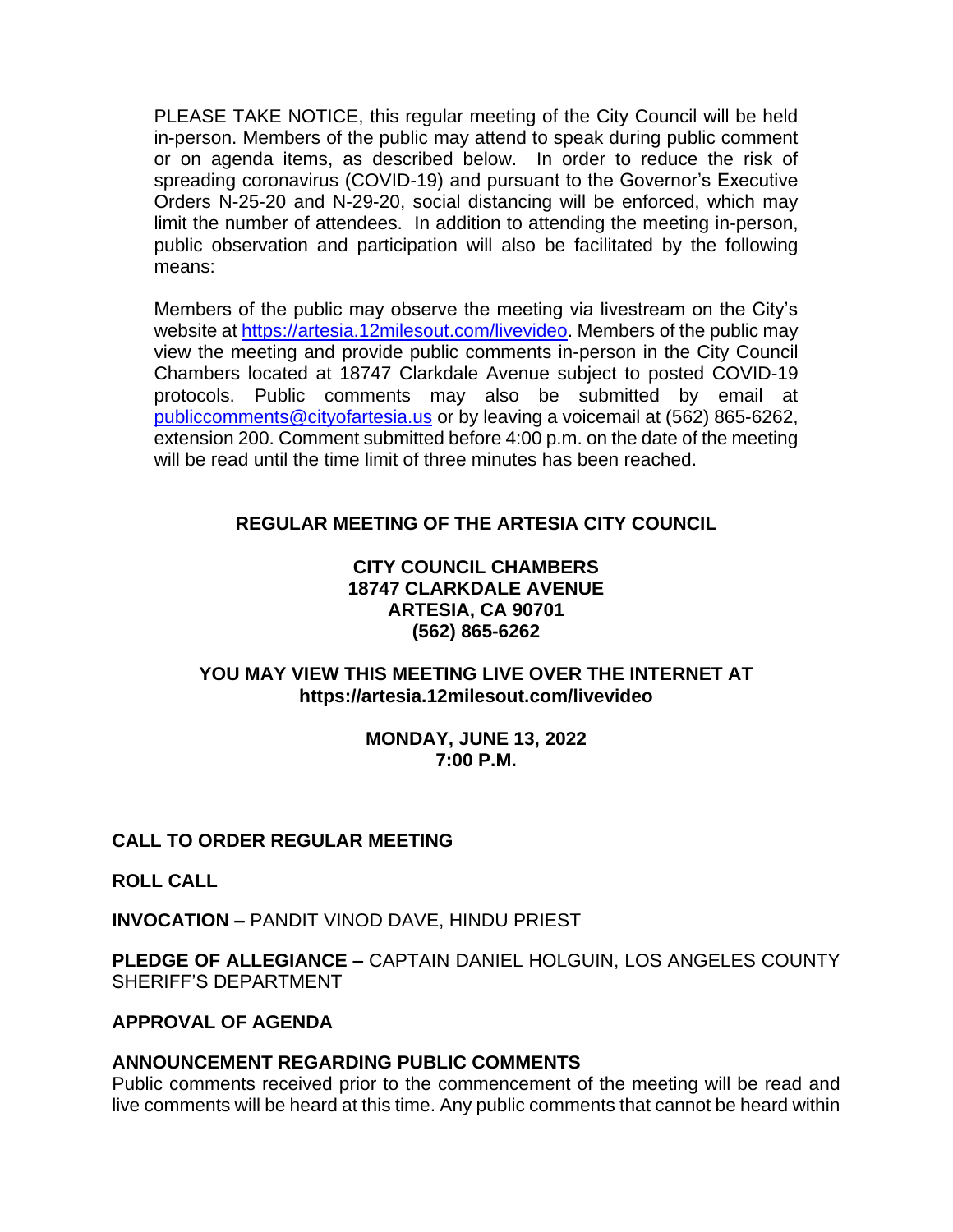the next 20 minutes will be heard at the end of the meeting. If a member of the public submitted public comments on a Consent Calendar item, the item will be removed from the Consent Calendar for separate discussion and to hear the public comment on the Consent Calendar item at that time. Under the provisions of the Brown Act, the City Council is prohibited from taking action on items that are not listed on the agenda, but may refer the matter to staff or to a subsequent meeting.

## **COUNCILMEMBER COMMENTS**

This is the time for general comments, announcements, and requests of staff and/or other issues of concern to Councilmembers that may briefly be presented at this time.

# **CEREMONIAL PRESENTATIONS**

- 2022 LGBTQ+ PRIDE MONTH PROCLAMATION
- JUNETEENTH INDEPENDENCE DAY PROCLAMATION
- GUN VIOLENCE AWARENESS DAY PROCLAMATION
- CERTIFICATES OF RECOGNITION TO SPRING BEAUTIFICATION AWARDS PROGRAM WINNERS

## **BUSINESS PRESENTATION**

- PRESENTATION FROM CAPTAIN DANIEL HOLGUIN, LOS ANGELES COUNTY SHERIFF'S DEPARTMENT
- PRESENTATION FROM EXECUTIVE DIRECTOR YOLANDA CASTRO, SELACO WORKFORCE DEVELOPMENT BOARD

### **CONSENT CALENDAR**

It is recommended that Items (1) through (14) be acted on simultaneously in one vote unless a member of the City Council requests separate discussion and/or action on the item. In the event a member of the City Council requests separate discussion on a Consent Calendar item, or the item is removed from the Consent Calendar to allow for public comments on the item to be read. The City Council will consider that item immediately following approval of the rest of the Consent Calendar.

- 1. WAIVING OF FULL READING OF ORDINANCES LISTED ON AGENDA [STAFF REPORT](https://www.cityofartesia.us/DocumentCenter/View/5504/1)
- 2. RECEIVE AND FILE OF INFORMATIONAL REPORT ON THE CITY'S MOTTO **SURVEY**

[STAFF REPORT](https://www.cityofartesia.us/DocumentCenter/View/5479/2) [ATTACHMENT](https://www.cityofartesia.us/DocumentCenter/View/5478/2---ATTACH)

3. RECEIVE AND FILE OF INFORMATIONAL REPORT REGARDING A CURRENT VACANCY IN THE ARTESIA PLANNING COMMISSION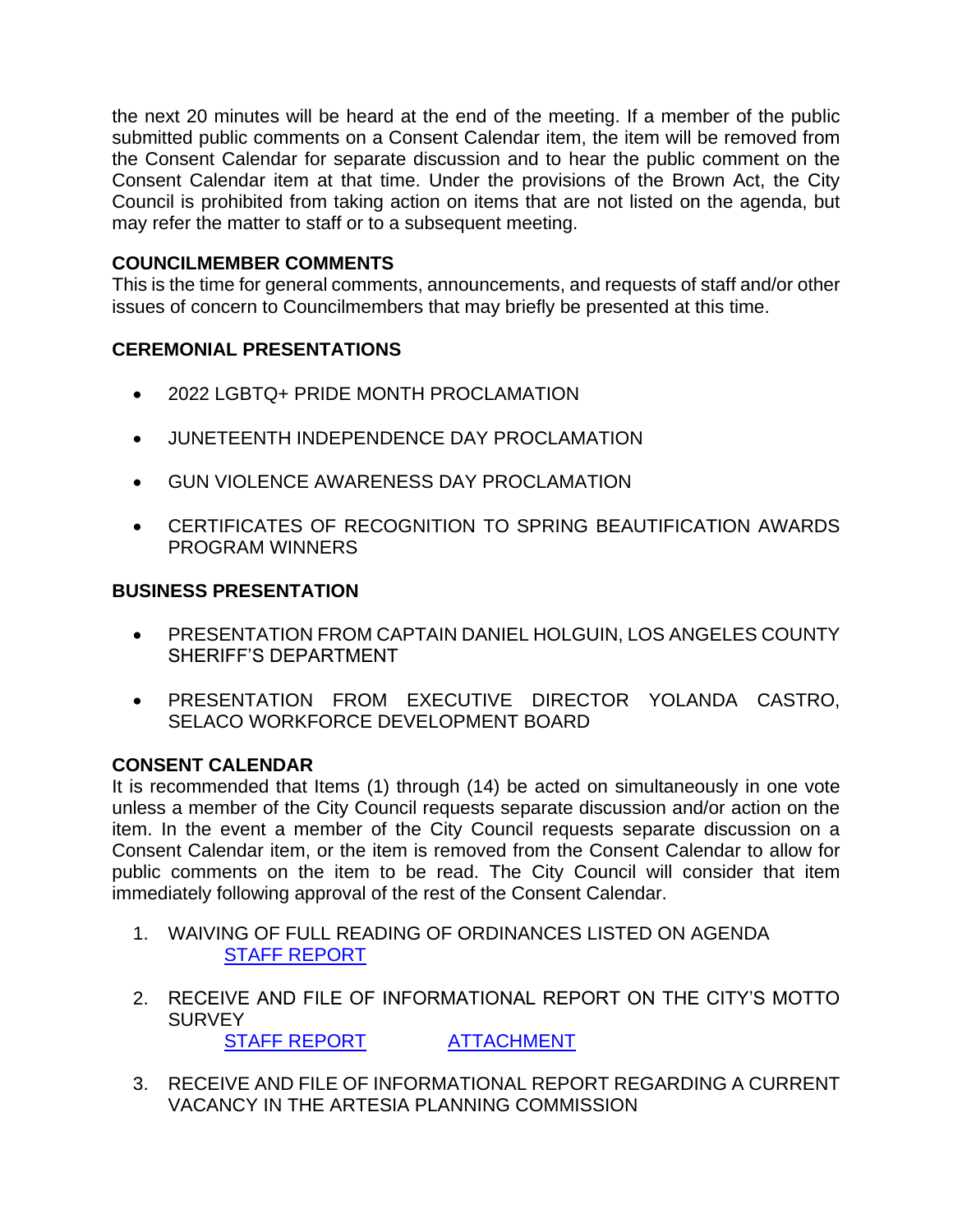[STAFF REPORT](https://www.cityofartesia.us/DocumentCenter/View/5480/3)

- 4. APPROVAL OF CITY COUNCIL MEETING MINUTES FROM MAY 9, 2022 [STAFF REPORT](https://www.cityofartesia.us/DocumentCenter/View/5482/4) [ATTACHMENT](https://www.cityofartesia.us/DocumentCenter/View/5481/4---ATTACH)
- 5. APPROVAL OF ACCOUNTS PAYABLE CHECK REGISTER [STAFF REPORT](https://www.cityofartesia.us/DocumentCenter/View/5484/5) [ATTACHMENT](https://www.cityofartesia.us/DocumentCenter/View/5483/5---ATTACH)
- 6. APPROVAL OF CITY FINANCIAL REPORT APRIL 2022 [STAFF REPORT](https://www.cityofartesia.us/DocumentCenter/View/5486/6) [ATTACHMENT](https://www.cityofartesia.us/DocumentCenter/View/5485/6---ATTACH)
- 7. APPROVAL OF COUNCILMEMBER TREVINO'S APPOINTMENT OF A PRIVATE SECTOR REPRESENTATIVE TO SERVE ON THE SOUTHEAST LOS ANGELES COUNTY WORKFORCE DEVELOPMENT BOARD [STAFF REPORT](https://www.cityofartesia.us/DocumentCenter/View/5487/7)
- 8. APPROVAL TO DIRECT STAFF TO REVIEW THE CITY'S CONFLICT OF INTEREST CODE AND CLASSIFICATIONS OF POSITIONS SUBJECT TO THE POLITICAL REFORM ACT [STAFF REPORT](https://www.cityofartesia.us/DocumentCenter/View/5489/8) [ATTACHMENT](https://www.cityofartesia.us/DocumentCenter/View/5488/8---ATTACH)
- 9. APPROVAL OF COVID-19 RETENTION BONUS POLICY FOR FULL-TIME AND PART-TIME CITY EMPLOYEES [STAFF REPORT](https://www.cityofartesia.us/DocumentCenter/View/5491/9) [ATTACHMENT](https://www.cityofartesia.us/DocumentCenter/View/5490/9---ATTACH)
- 10. APPROVAL OF PROFESSIONAL SERVICES AGREEMENT WITH HDL COREN & CONE FOR PROFESSIONAL PROPERTY TAX CONSULTING AND AUDITING SERVICES IN AN AMOUNT NOT-TO-EXCEED \$45,000 [STAFF REPORT](https://www.cityofartesia.us/DocumentCenter/View/5493/10) [ATTACHMENT](https://www.cityofartesia.us/DocumentCenter/View/5492/10--ATTACH)
- 11. APPROVAL OF FIRST AMENDMENT TO CONTRACT FOR CONSTRUCTION SERVICES BETWEEN THE CITY OF ARTESIA AND HARDY & HARPER, INC. FOR THE FOR THE CITYWIDE MITIGATE PEDESTRIAN AND BICYCLE SAFETY DEFICIENCIES PROJECT TO AUTHORIZE PAYMENT FOR EXTRA WORK IN AN AMOUNT NOT TO EXCEED TEN PERCENT OF THE CONTRACT PRICE

[STAFF REPORT](https://www.cityofartesia.us/DocumentCenter/View/5495/11) [ATTACHMENT](https://www.cityofartesia.us/DocumentCenter/View/5512/11---ATTACH)

12. APPROVAL OF AMENDMENT NO. 1 TO MAINTENANCE SERVICES AGREEMENT BETWEEN THE CITY OF ARTESIA AND MARIPOSA LANDSCAPES, INC. TO EXPAND THE SCOPE OF SERVICES, INCREASE THE CONTRACT RATE, AND EXTEND THE TERM OF THE AGREEMENT FOR MAINTENANCE OF CITY MEDIANS, PLANTERS FOUNTAINS, AND PORTIONS OF PARKS

[STAFF REPORT](https://www.cityofartesia.us/DocumentCenter/View/5497/12) [ATTACHMENT](https://www.cityofartesia.us/DocumentCenter/View/5496/12---ATTACH)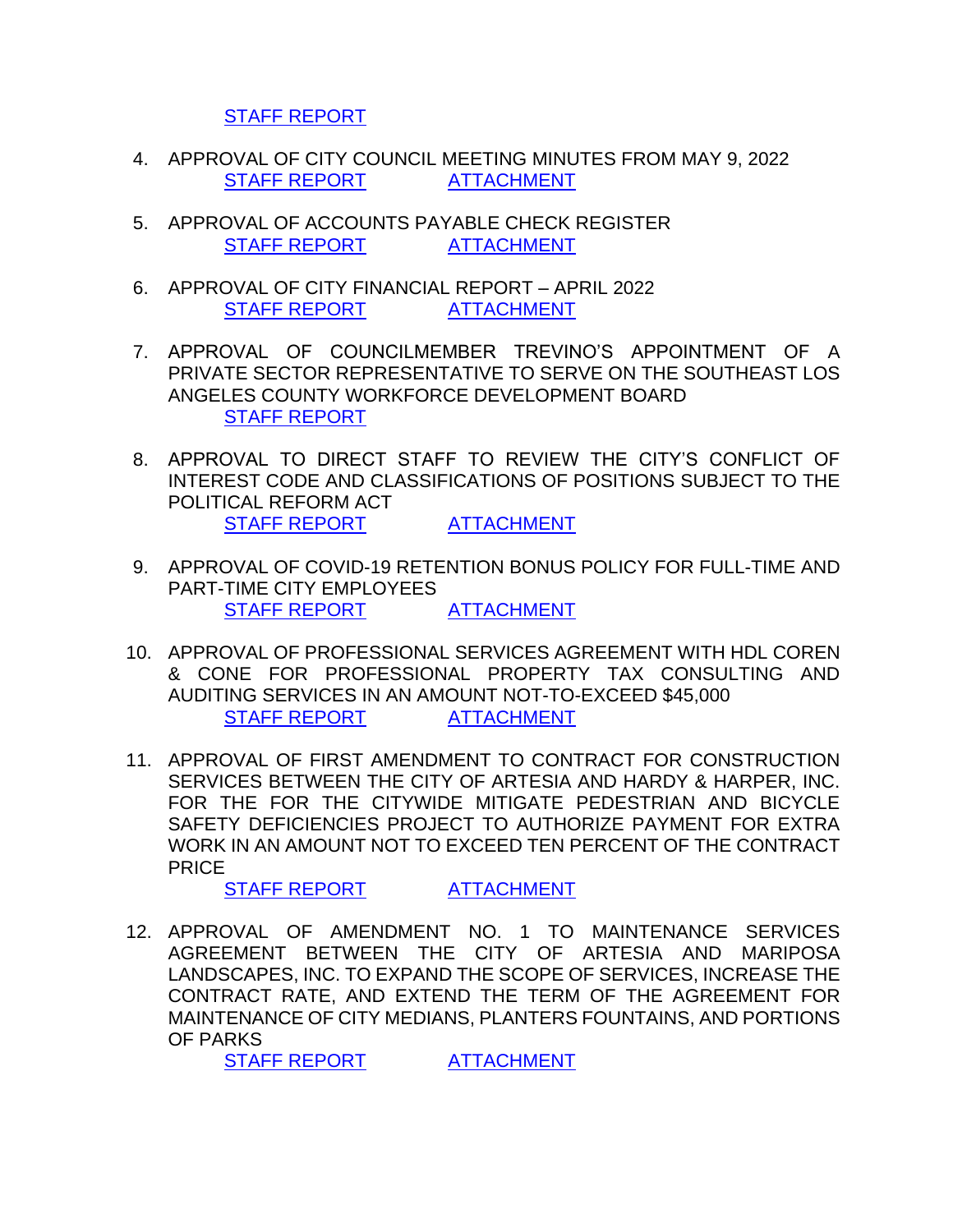- 13. ADOPTION OF RESOLUTION NO. 22-2883, A RESOLUTION OF THE CITY COUNCIL OF THE CITY OF ARTESIA, CALIFORNIA, ACTING IN ITS CAPACITY AS THE LEGISLATIVE BODY OF THE CITY OF ARTESIA COMMUNITY FACILITIES DISTRICT NO. 2017-1 (SERVICES) PROVIDING FOR THE LEVY OF THE SPECIAL TAX FOR FISCAL YEAR 2022-23 [STAFF REPORT](https://www.cityofartesia.us/DocumentCenter/View/5499/13) [ATTACHMENT](https://www.cityofartesia.us/DocumentCenter/View/5498/13---ATTACH)
- 14. APPROVAL OF A PROFESSIONAL SERVICES AGREEMENT FOR INFORMATION TECHNOLOGY (IT) SERVICES BETWEEN THE CITY OF ARTESIA AND BREAIT SOLUTIONS IN THE AMOUNT NOT TO EXCEED \$60,000

[STAFF REPORT](https://www.cityofartesia.us/DocumentCenter/View/5514/14) [ATTACHMENT](https://www.cityofartesia.us/DocumentCenter/View/5500/14---ATTACH)

### **STAFF REPORTS**

15. CONSIDERATION TO REVOKE THE LARGE EVENT FACILITY USE PERMIT FROM US ASIA BUSINESS FORUM TO HOLD AN INDIA INDEPENDENCE DAY CELEBRATION ON SATURDAY, AUGUST 13, 2022 [STAFF REPORT](https://www.cityofartesia.us/DocumentCenter/View/5503/15) [ATTACHMENT](https://www.cityofartesia.us/DocumentCenter/View/5502/15---ATTACH)

### **PUBLIC HEARING**

16. PUBLIC HEARING REGARDING ARTESIA STREET LIGHTING MAINTENANCE DISTRICT FISCAL YEAR 2022-2023 ASSESSMENT; AND

CONSIDERATION AND ADOPTION OF RESOLUTION NO. 22-2885, A RESOLUTION OF THE CITY COUNCIL OF THE CITY OF ARTESIA, CONFIRMING A DIAGRAM AND ASSESSMENT FOR THE 2022-2023 FISCAL YEAR AND ORDERING THE IMPROVEMENTS IN CONNECTION WITH THE CITY OF ARTESIA STREET LIGHTING MAINTENANCE DISTRICT PURSUANT TO THE PROVISIONS OF PART 2 OF DIVISION 15 OF THE STREETS AND HIGHWAYS CODE

[STAFF REPORT](https://www.cityofartesia.us/DocumentCenter/View/5505/16) [ATTACHMENT](https://www.cityofartesia.us/DocumentCenter/View/5506/16-ATTACH)

17. PUBLIC HEARING REGARDING PROPOSED INCREASES TO SOLID WASTE COLLECTION RATES;

APPROVAL OF FIRST AMENDMENT TO THE AGREEMENT BETWEEN CITY OF ARTESIA AND CR&R INCORPORATED FOR SOLID WASTE HANDLING SERVICES TO COMPLY WITH SB 1383 REQUIREMENTS AND EXTEND THE TERM OF THE AGREEMENT; AND

ADOPTION OF RESOLUTION NO. 22-2844 ADOPTING RATES FOR SOLID WASTE COLLECTION SERVICES FOR FIVE-YEAR PERIOD COMMENCING JULY 1, 2022

[STAFF REPORT](https://www.cityofartesia.us/DocumentCenter/View/5509/17) [ATTACHMENT](https://www.cityofartesia.us/DocumentCenter/View/5510/17---ATTACH)